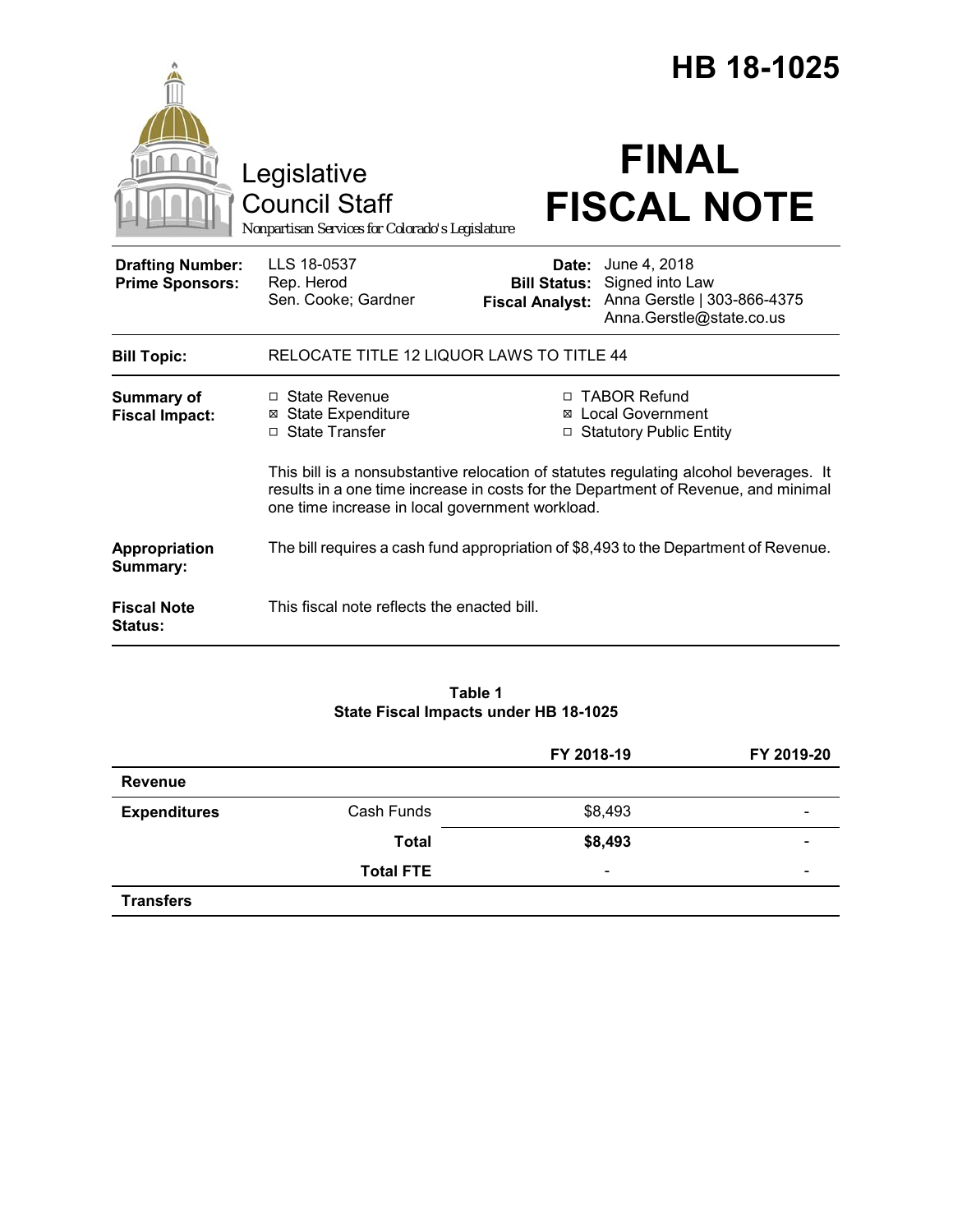June 4, 2018

# Page 2 **HB 18-1025**

## **Summary of Legislation**

This bill relocates the statutes regulating alcohol beverages from Title 12 to a newly created Title 44 of the Colorado Revised Statutes and makes minor technical changes.

#### **Background**

The Committee on Legal Services is currently supervising the Office of Legislative Legal Services in a project to recodify Title 12 of the C.R.S., as directed by Senate Bill 16-163. In anticipation of this recodification, House Bill 17-1006 was enacted to allow agencies to request the Secretary of State to update statutory citations in the Code of Colorado Regulations without the agency notice, comment, or hearing requirements of the Administrative Procedure Act

#### **State Expenditures**

In FY 2018-19 only, the bill increases expenditures from the Liquor Enforcement Division Cash Fund by \$8,493 in the Department of Revenue. Of this amount, \$4,630 is required to update the case management system used for enforcement actions and investigations, to be reappropriated to the Office of Information Technology, and \$2,400 is required to update statutory citations in the MyLO licensing management system. In addition, approximately \$691 is required to update signage that liquor licensees are required to post on the licensed premise, and \$772 is required to update citation books used by compliance and criminal investigators to issue summons for violations of statute.

The costs for the citation books (\$772) and updates to the case management system (\$4,630) are required for both SB 18-036 and this bill. Should both bills pass, only one appropriation is required for those costs.

In addition, the bill increases the workload for the department to update forms, resource guides, training presentations, and other documents. The workload increase can be accomplished within existing appropriations.

#### **Local Government**

The Colorado District Attorneys Council (CDAC) maintains a statewide case management system that contains statutory citations of offenses used in the preparation of criminal complaints. CDAC will have a minimal one-time workload increase to update its system with new citations for the relocated criminal offenses included in this bill.

#### **Effective Date**

The bill was signed into law by the Governor on April 23, 2018 and takes effect October 1, 2018.